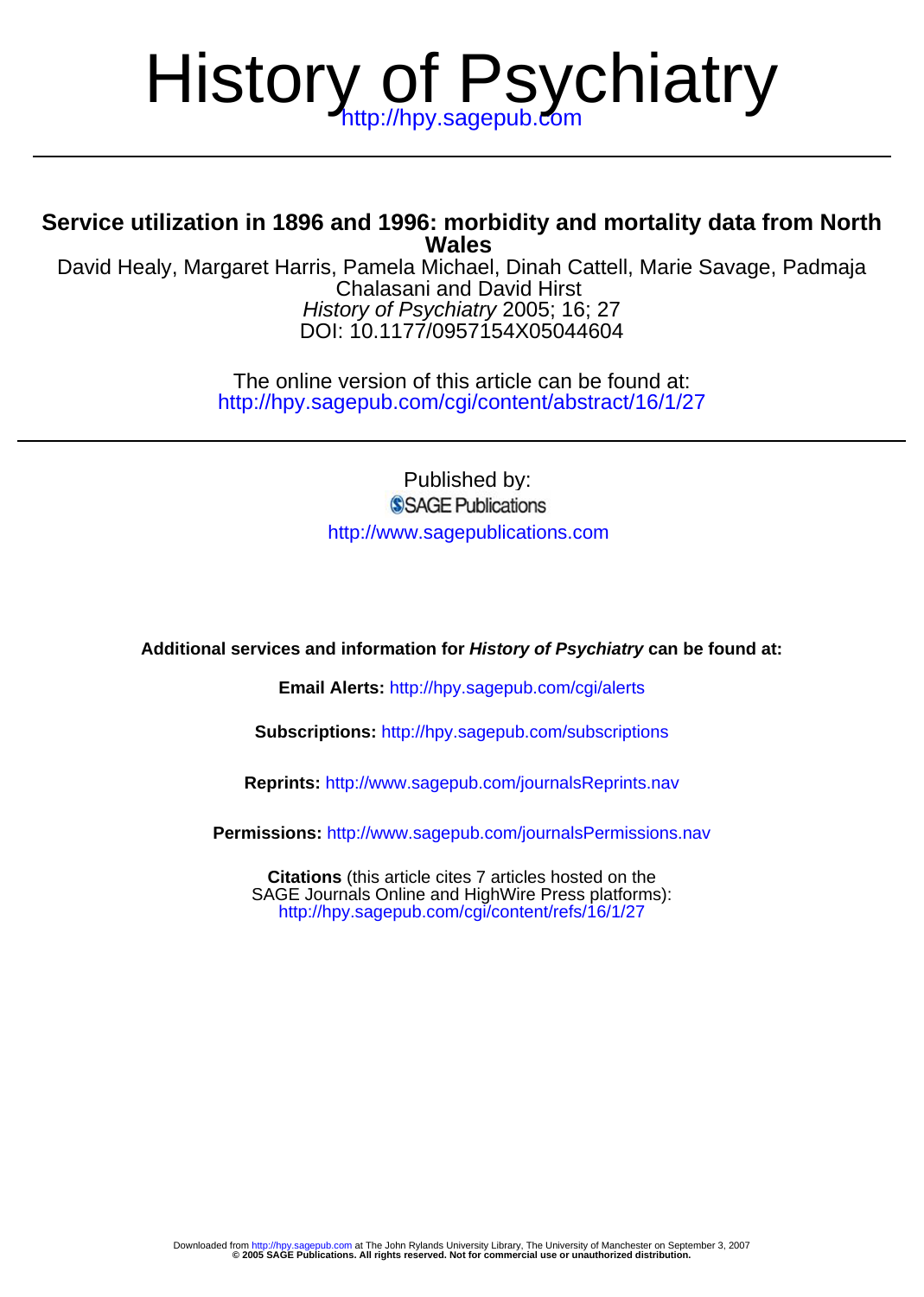



# **Service utilization in 1896 and 1996: morbidity and mortality data from North Wales**

DAVID HEALY<sup>\*</sup>  $MARGARET HARRIS<sup>1</sup>$ PAMELA MICHAEL<sup>2</sup> DINAH CATTELL<sup>1</sup> MARIE SAVAGE<sup>1</sup> PADMAIA CHALASANI<sup>1</sup> DAVID HIRST $2$ 

> *The 1896 and 1996 populations of North-West Wales are similar in number, ethnic and social mix and rurality, enabling a study of the comparative prevalence of service utilization, as well as the morbidity and mortality associated with mental illness in 1894–96 and 1996. The 1996 data reveal a 15 times greater prevalence of admissions for all diagnoses, and three times greater prevalence of admissions by detention, compared with 1896. Patients now spend more time in a service bed than they did 100 years ago. Death as a direct consequence of mental illness is commoner now than 100 years ago. There is therefore a major disjunction between the rhetoric and the reality of mental health service utilization. General factors related to changing health care and expectations and specific factors linked to mental health appear to have led to an increased rate of service utilization in the modern period.*

> *Keywords: history; mortality and morbidity from mental illness; psychiatry; rates of detention; service utilization; 19th century; 20th century*

## **Introduction**

Psychiatric texts regularly contain graphs showing that the hospital population of mental hospitals in the Western world rose from the time of the opening of

*<sup>\*</sup> Address for correspondence*: North Wales Department of Psychological Medicine, University of Wales College of Medicine, Bangor LL57 2PW, UK. Email: healy hergest@compuserve.com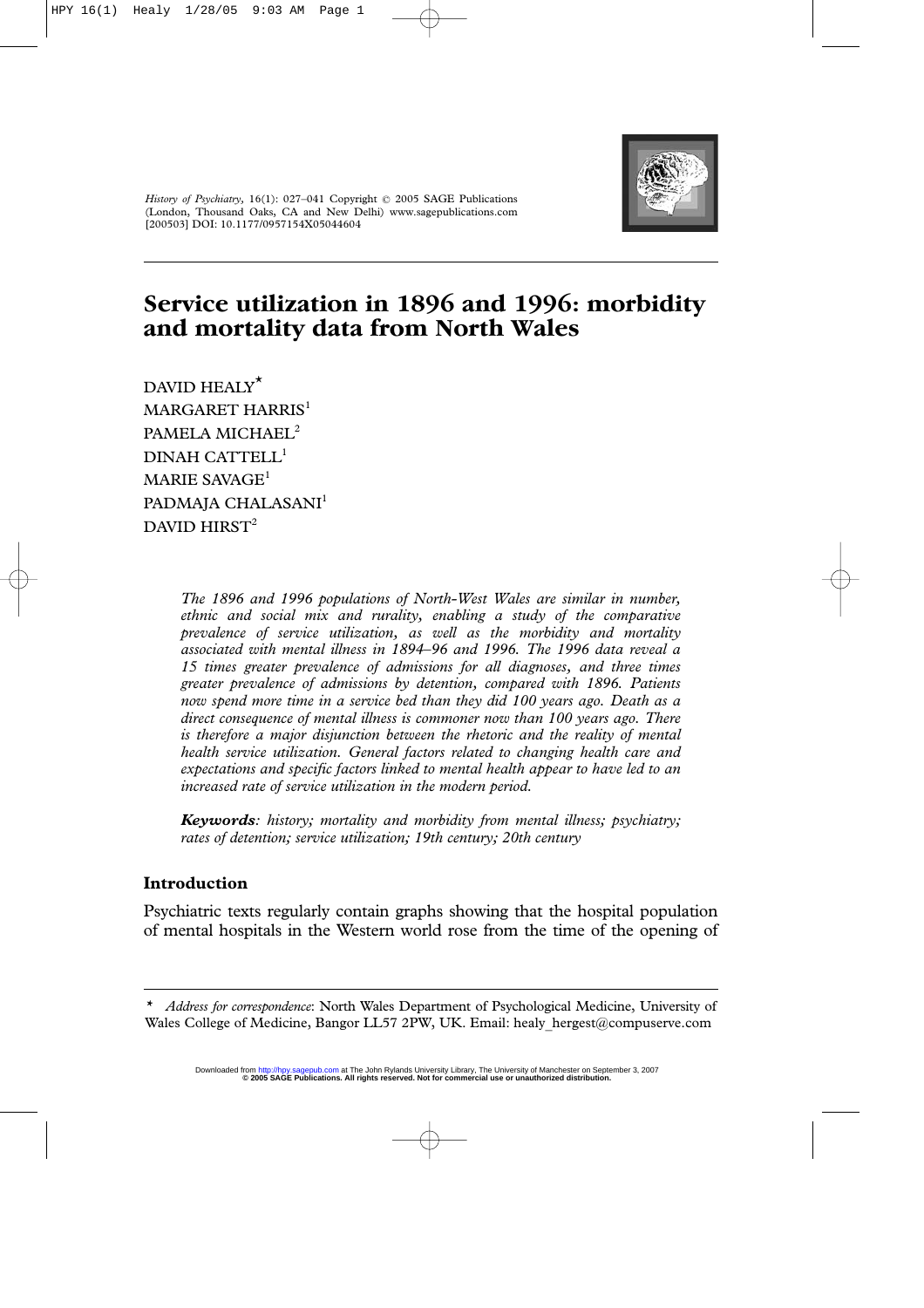the asylums around the 1840s through to 1955. The inpatient population in the UK rose progressively year on year despite changes in legislation such as the Lunacy Act of 1890 or the Mental Treatment Act of 1930 and despite a range of other psychosocial interventions of one sort or the other. By 1955 the inpatient population in the UK stood at 155,000 people.

From 1955, following the introduction of chlorpromazine, this inpatient figure started falling rapidly and progressively, resulting in a graph with its apex at 1955. This image dominates psychiatric practice today. Politicians may not have closed the asylums because of evidence such as this but, when required to justify their actions in closing the asylums, this is the evidence that is appealed to. This is also the evidence that, more than any other, is portrayed in the media as the basis for our current supposedly communityoriented policies of care towards the mentally ill (Porter, 2002).

The argument that a range of administrative changes happening in the asylums at the time might have contributed toward this decline have little impact. Few know, for instance, that after the introduction of chlorpromazine the asylum population in Japan quadrupled – indicating that there is no necessary connection between the new biological treatments in psychiatry and de-institutionalization (Healy, 2002). The image of a graph with its apex in 1955 remains the image that commands the intellectual high ground and dictates both clinical practice and research priorities.

The North Wales Hospital was no exception to the general United Kingdom pattern. From the year of its opening in 1848 through to 1948, the inpatient population in the North Wales Hospital rose exactly in parallel with the general rise in the asylum population. But, in contrast to elsewhere, for a number of reasons the asylum and psychiatric services in North-West Wales offer opportunities to establish what was happening in Western psychiatry between 1840 and the present day. First, compared with elsewhere, NW Wales did not have a general increase in its population over this period. A census of the population broken down by age in 1891 showed that there were 232,000 people, and in 1991 there were 241,000 in the same area. For the critical age groups between 15 and 55, the respective populations were 117,000 and 119,000 people. Second, while there has been a shift in populations, so that it becomes uncertain whether it is possible to compare admissions to a rural asylum 100 years ago with admissions to an urban DGH Unit now, this did not happen in NW Wales.

Third, in other areas a variety of geographical and financial factors make it difficult to determine if those who accessed a service a century ago or do so today are representative of the whole population of the mentally ill, but geography and finance have conspired in NW Wales to ensure that patients effectively had only one point of access to services in both 1896 and 1996. Any geographical map of North Wales makes it clear that the areas being served are locked in by the Irish Sea on one side and the Snowdonian mountain range on the other. In 1896 it was simply not possible to access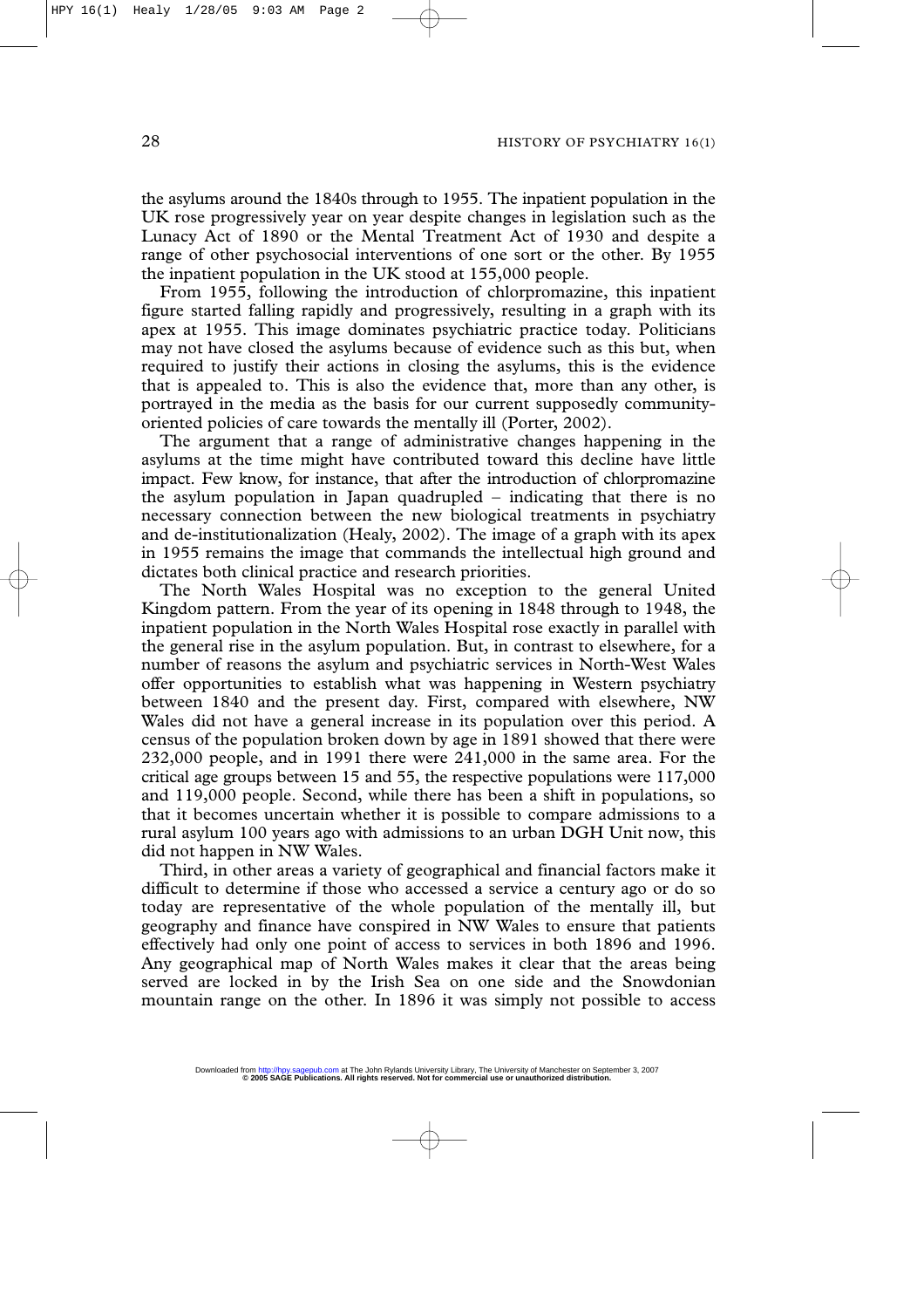easily any other service within a hundred miles, other than the asylum at Denbigh. Similar constraints applied in 1996 with the extra proviso that National Health Service requirements meant that any patients from NW Wales accessing a service elsewhere in the country were liable to be returned for treatment. In 1896 NW Wales was one of the poorest areas of the country, and it remains so today. There was an essentially negligible amount of private practice in 1896, and this was still so in 1996.

These features of NW Wales have permitted us to institute a study of service utilization over 100 years. The first results were reported recently (Healy, Savage, Michael, Harris, *et al*., 2001), and we now extend this study by reporting data on lengths of stay in care in the 1896 and 1996 populations, as well as 5-year mortality rates in the two populations.

#### **Methods**

In NW Wales there are comprehensive and clear records from the Denbigh Asylum, from its opening in 1848 through to its closure. The historical background to the asylum, the populations involved in this study and the methods of data entry are set out in Healy *et al*. (2001).

As the number of admissions from NW Wales to the Denbigh Asylum was considerably lower in 1896 than in 1996, we have collected admissions from 1894, 1895 and 1896 into an 1896 sample; the annual figures presented below are means of the figures for these three years.

In the mid 1990s admissions from NW Wales were to a 60-bed District General Hospital (DGH) Unit, the Hergest Unit. At the time of this project, this unit had seven adult mental illness consultants delivering a sectorized service. It was a high morale service with few staff vacancies, a low bed occupancy rate (80%) compared to UK standards and well established and well functioning mental health teams.

#### *Diagnosis*

The 1896 and 1996 records from what would now be termed different sectors were given to the sector consultant looking after the geographical area from which the patients would now come. This meant that whatever biases an individual consultant may have applied to the 1996 sample was also applied to the 1896 sample.

The 1896 records contained the details of the behaviour and symptoms which had led to certification, as well as relatively clear descriptions of the mental and physical state of the patient at the time of admission, followed in most cases by detailed notes of the subsequent hospital stay. In the case of patients with prior or subsequent admissions, we were able to track down all earlier records back to 1865, and all further admissions through to 1940. When making a diagnosis on the 1896 sample, the sector consultants had all prior and subsequent records available to them, and accordingly diagnostic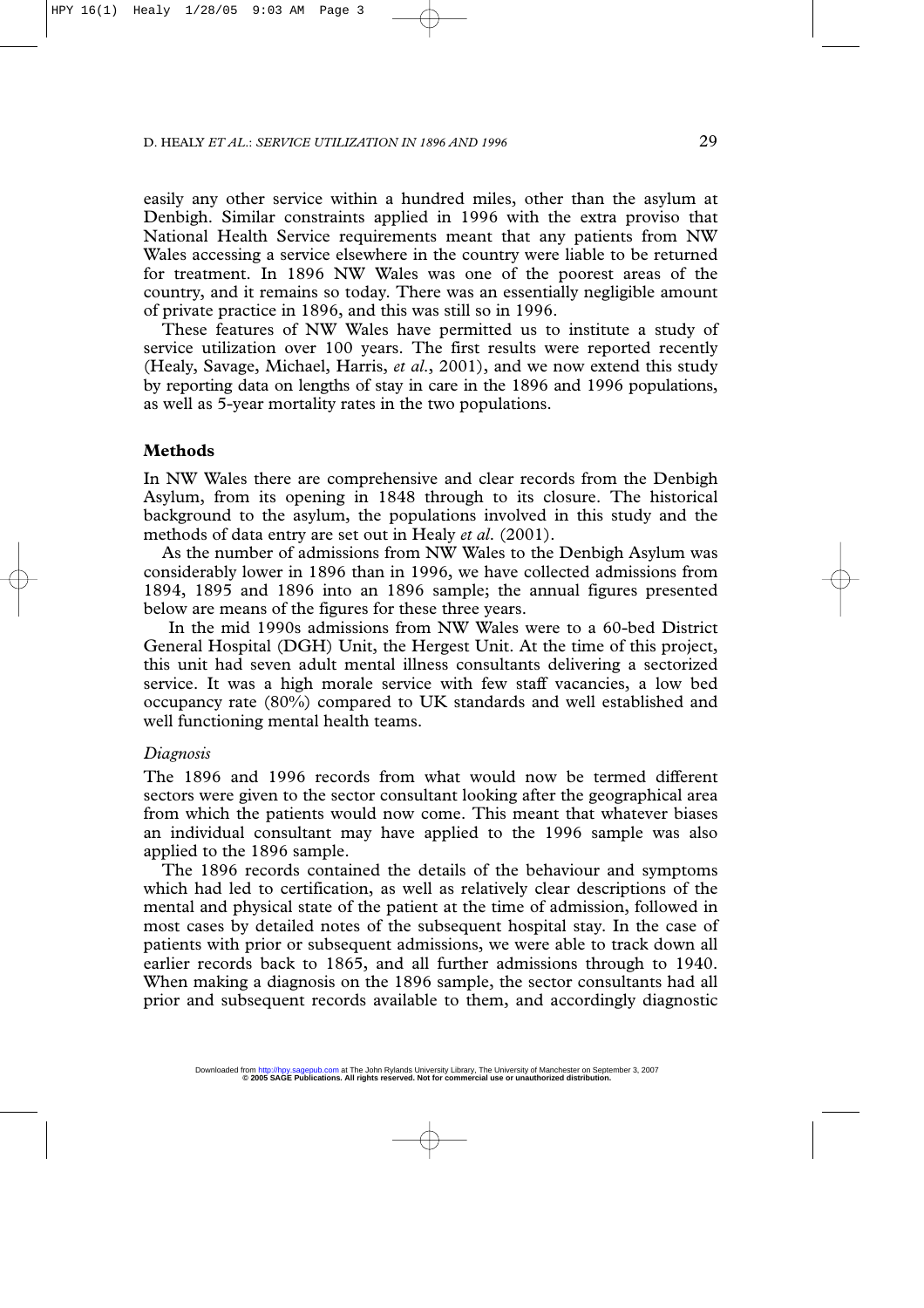judgements were made on the overall career of the patient rather than simply on the details of the presenting mental state.

The 1996 comparative sample consisted of all admissions to a 60-bed DGH psychiatric unit, between 1 April 1996 and 31 March 1997. The area is sectorized with each sector covered by one consultant. Admissions could be through walk-ins, referral from the local DGH, referrals from general practitioners, from the police, from mental health teams or through the sector consultant. Admissions consisted of general adult mental illness cases (childhood, adolescent, learning disabilities and dementia patients went elsewhere). This service had access to support bed hostels, a generous provision of Elderly Mentally Ill (EMI) assessment, respite and long stay beds, and separate services for childhood disorders and learning disabilities.

The traditional methodological caveat about diagnosis in historical epidemiology concerns the validity of diagnoses made on a deceased sample. For the purposes of this argument, however, patients were categorized in such broad diagnostic groups – psychosis, affective disorder, personality disorder, and delirium or dementia – that this factor plays as restricted a role as can be expected in a study of this kind. We have not sought diagnostic refinements beyond these broad groups and we believe the data make it clear that there would have to be some extraordinary bias to overturn the results obtained using this approach.

An unrecognized methodological concern, however, must lie with the contemporary sample. Recent research (Bush, Fink, Petrides, Dowling and Francis, 1996) suggests that up to 10% of patients going through a DGH unit today will have catatonic features. Catatonia, which has been obituarized extensively, in fact appears not to have gone away but, incredibly, modern psychiatrists simply do not see quite bizarre and striking features of the mental states of their patients under their noses.

As part of a study to estimate career lengths of stay in psychiatric facilities, we conducted a study between 1 October 1998 and 30 November 1998 aimed at mapping total career bed usage in a cohort of patients passing through the Hergest Unit (see below). Simultaneously, this sample of patients was screened for catatonic features. A comparable group of patients admitted to a regional psychiatric facility in Hyderabad, India, during the course of two weeks in March 1999 was also screened. Both groups had 13% of patients with catatonic features. Modern diagnostic procedures, it seems, do not capture these clinical features.

#### *Analysis of data*

We first compared the per annum admission rate in the 1896 and 1996 samples. We defined admission prevalence as the number of individuals admitted in a one-year period. Second, we examined the hospitalized incidence rates for schizophrenia, non-affective disorder psychoses and bipolar disorders. Third, we calculated the length of stay of patients and the numbers of prior admissions.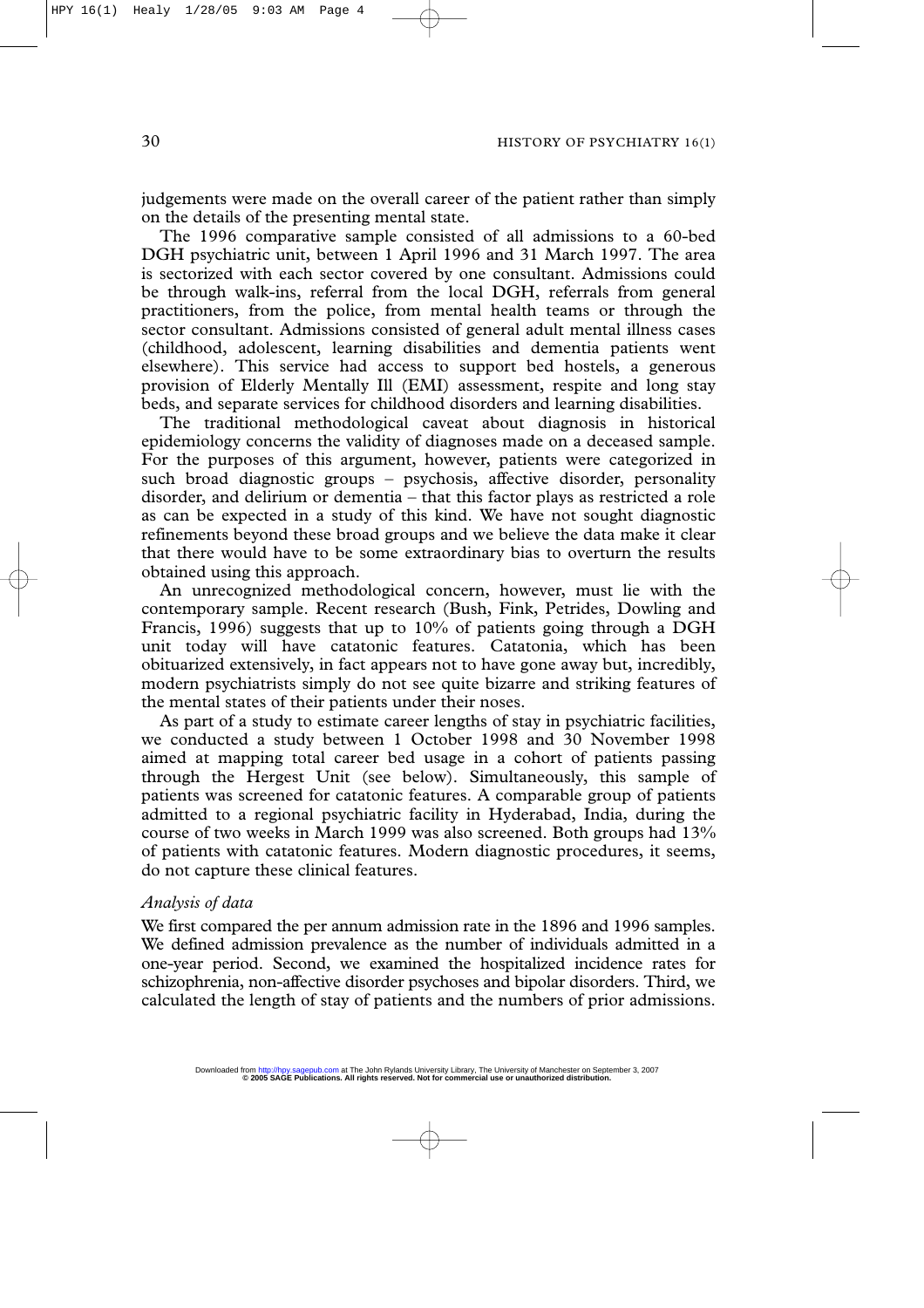Fourth, we sought figures for both mean length of stay and overall usage of service beds by disease cohorts. Finally, we compared recovery, relief and mortality rates from the two samples.

As noted above, there was a similar age distribution between the populations in 1896 and 1996 across the 15–65 age groups, and in particular for the 15–55 age groups. As the 15–65 age groups account for the ages of origin for our incidence figures for syndromes other than dementia, we have only supplied the numerators for the main syndromes.

Based on criteria used in the 1896 sample, we developed operational criteria to categorize the course of the illness. In both 1896 and 1996 samples, there were four possible outcomes for patients. They could be discharged 'recovered'; such patients had to have less than 3 admissions in the 3 years prior to the first admission, to be discharged home with a clinical diagnosis of recovery recorded in their notes and no admission during the year after discharge. A second possibility was to be discharged 'relieved', in which case the clinical notes recorded that the acute symptoms had passed but the patient was not back to normal and was discharged to a hostel (1996) or to the workhouse or lodgings (1896). Such patients characteristically had 3 or more prior admissions in the 3-year-period before the first admission and/or an admission in the year after discharge. A third option was discharge 'not improved'. Finally, patients could die in care. Using these operational definitions, 7 patients designated as recovered in 1896 by their clinicians were re-designated as relieved on the basis of a further admission within a year of their apparent recovery.

In order to compare death rates between the samples, we followed the 1896 patient group after discharge into the community. It was clear from the records that some of those discharged relieved or not improved had in fact been discharged to die. All patients discharged were tracked in the 1896 and 1996 samples to 5 years from the end of the sample period. Rates are therefore expressed in terms of 5-year mortality rates. The 5-year mortality rates of the 1996 cohort were established by following up these patients through to 31 March 2002.

In order to establish the number of bed days occupied in 1896, we accessed all prior records of this cohort of patients and summed their lengths of stay. For the 1996 cohort we adopted the following procedure. In the case of all 112 patients admitted in October and November 1998 in North Wales, as part of the catatonia prevalence study outlined above, we accessed all prior records, and from these established the length of stay in any mental health service bed at any stage in their previous psychiatric career; these beds included hostel beds or any other bed paid for by the health service. From the mean lengths of stay in 1998 and the total length of stay for all bipolar disorder patients as a group, all non-affective psychotic patients as a group, all personality disorder patients as a group, etc., it was possible to construct an index linking length of stay in 1996 with career psychiatric service bed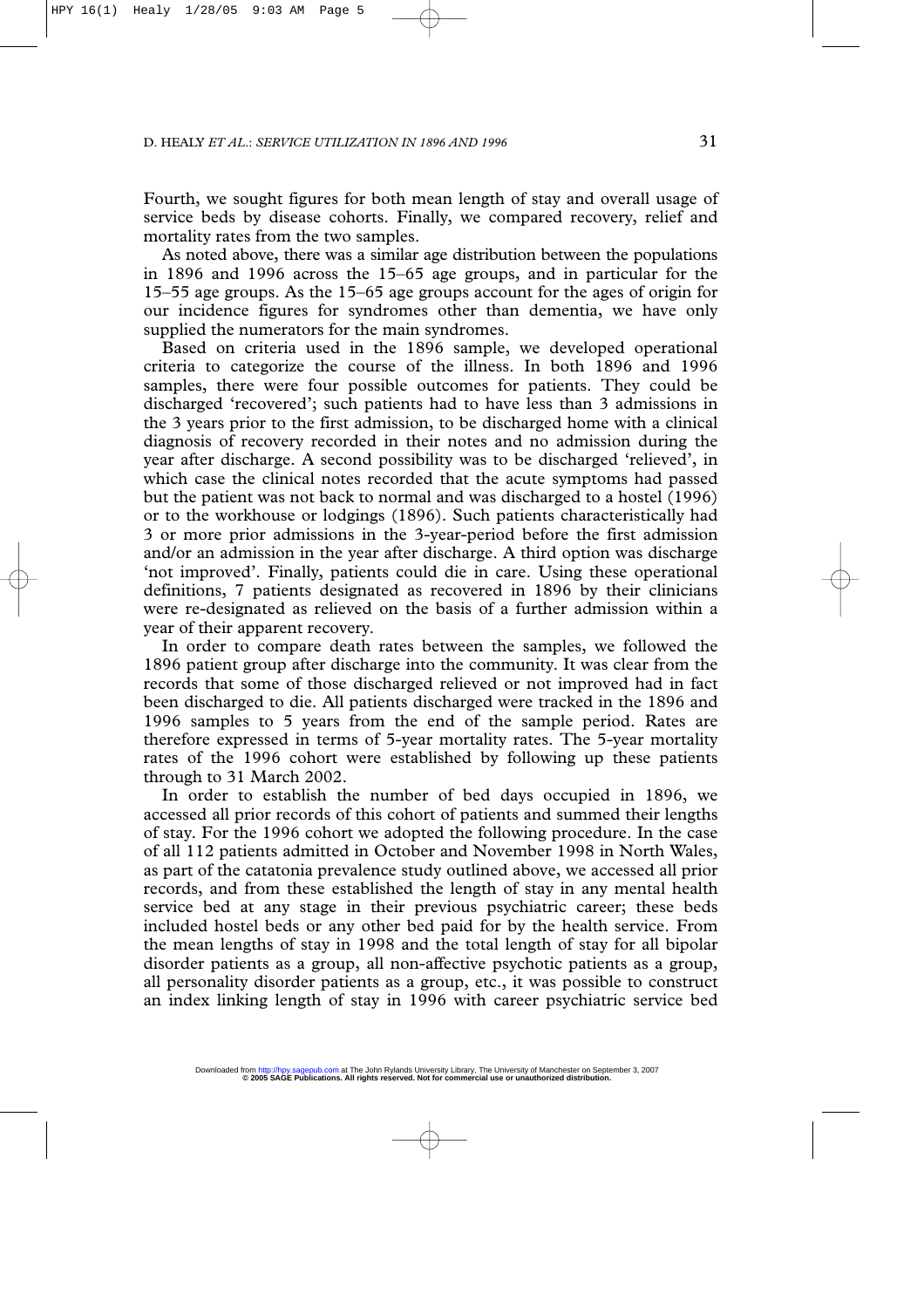usage for each cohort of patients. Median lengths of stay in 1996 for each diagnostic cohort were multiplied by the length of stay factor for that diagnosis.

#### **Results**

At the end of 1896 there were 667 beds in the asylum. Patients from NW Wales accounted for 267 of these. In 1996 there were 60 acute mental illness beds, as well as 66 EMI assessment and respite beds, 8 longstay and 31 hostel beds, and 42 beds in registered residential care. There were a further 216 registered residential care for the elderly beds and an unknown number of other elderly residential care beds. Finally, there were 140 beds in a regional hospital for learning disabilities, of which 56 were occupied by patients from NW Wales.

Details on the numbers of patients admitted in 1896 and 1996 have been provided previously (Healy *et al*., 2001). A summary of these data and the diagnoses of patients is given in Tables 1 and 2. Comparative data on the incidence of service utilization for the major psychosyndromes have also been provided previously (Healy *et al*., 2001).

#### *Comparative prevalence of hospital admissions*

The 1896 figure minus dementias (28), organic disorders except GPI (29) and mental handicap (3) gives an average admission prevalence of 48 per annum for functional mental illness from 45 individuals. This contrasts with an admission prevalence of 713 (total minus 24 dementias) from 522 individuals in 1996. There were 6.7 admissions then for every 100 now, a 15-fold increase. The inclusion of dementias and learning disabilities does not shift the ratio in favour of the present day, if the admissions for dementia or learning disabilities to all facilities in 1996 are taken into account. Considering compulsory detentions only in 1996 gives a 3-fold increase compared with 1896.

Focusing on the seriously mentally ill (SMI) groups in both samples – excluding dementias, organic psychoses, learning disabilities, alcohol and drug dependence, personality disorders and behavioural/neurotic problems – gave 42 individuals per annum diagnosed with SMI in 1896, with a mean age of 40 years; in 1996 there were 294 individuals with a mean age of 48.7 years. Of these 294, 111 had depressive episodes, 114 psychotic episodes and 69 other affective episodes. This is a 7-fold difference in admission prevalence (see Table 2).

In 1896 there were no individuals receiving a contemporary diagnosis of personality disorder, neuroses or behavioural disorders. Retrospective diagnoses yields 4 admissions. In 1996, 49 patients accounting for 83 admissions were diagnosed as having a personality disorder. Fifty-nine patients, accounting for 86 admissions, were diagnosed with a neurotic disorder and 52.5% of these had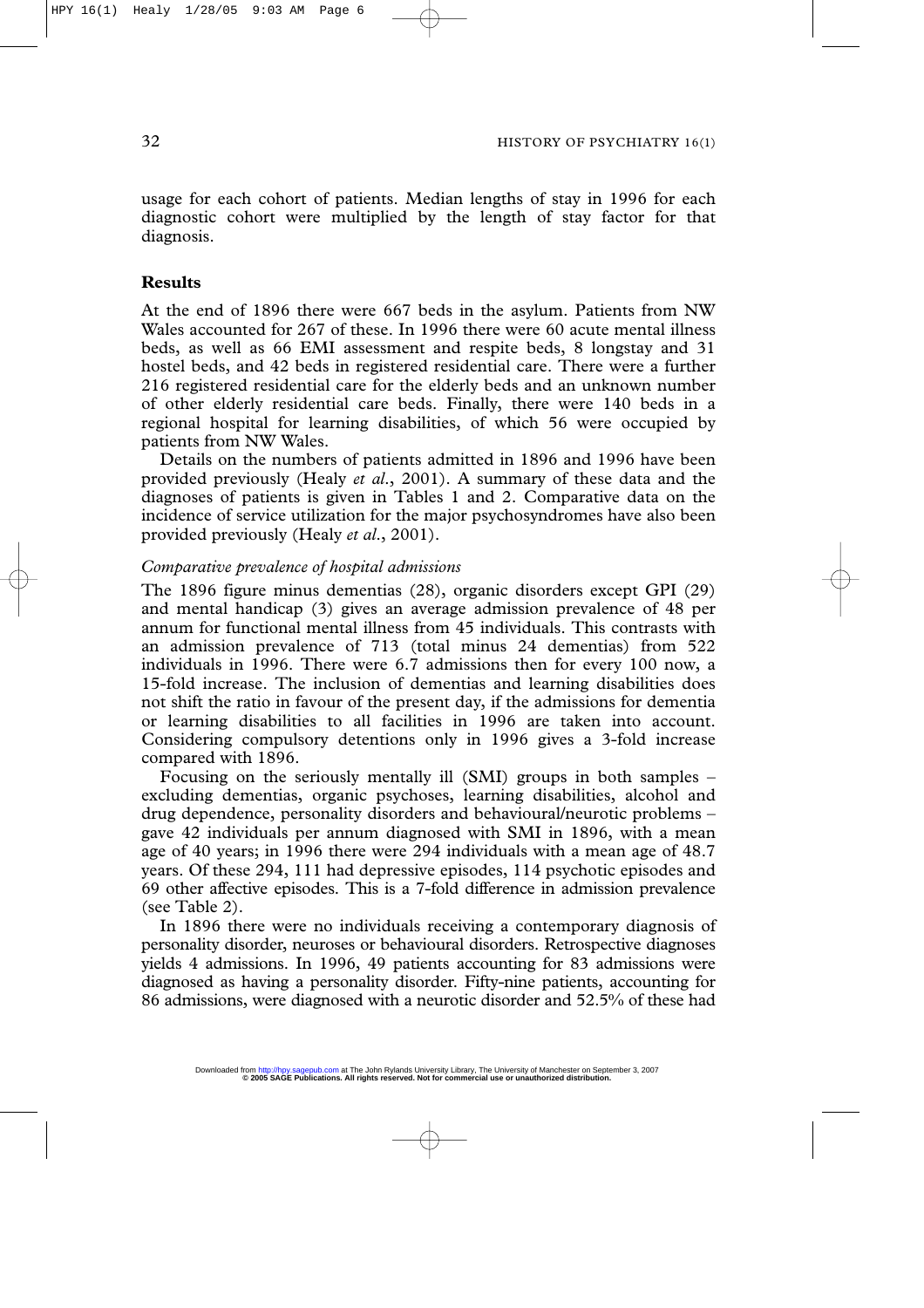|                                                                                                                                                                                                | TABLE 1. Retros                                                                                                                                                                                                                                                                                                                                                    |
|------------------------------------------------------------------------------------------------------------------------------------------------------------------------------------------------|--------------------------------------------------------------------------------------------------------------------------------------------------------------------------------------------------------------------------------------------------------------------------------------------------------------------------------------------------------------------|
|                                                                                                                                                                                                | ICD-10 diagnosis                                                                                                                                                                                                                                                                                                                                                   |
| ◎ 2005 SAGE Publications. All rights reserved. Not for commercial use or unauthorized distribution.<br><b>Rylands</b><br>University Library, The University of Manchester on September 3, 2007 | Dementias (F00-0<br>Organic disorder (<br>Alcohol/drug relat<br>Schizophrenia (F2<br>Delusional disorde<br>Other psychoses (1<br>Schizoaffective dis<br>Manic episode (F3<br>Bipolar disorder (I<br>Depressive episode<br>Mood (affective) c<br>Neurotic disorder<br>Psychol. /behav. d<br>Personality disord<br>Mental handicap (<br>No F classification<br>Total |
|                                                                                                                                                                                                |                                                                                                                                                                                                                                                                                                                                                                    |

TABLE 1. *Retrospective diagnosis for patients admitted in 1894–96 compared with contemporary diagnosis for patients admitted in 1996*

| ICD-10 diagnosis                       | 1894-96                  |                          |                |          |               |     | 1996 |           |               |
|----------------------------------------|--------------------------|--------------------------|----------------|----------|---------------|-----|------|-----------|---------------|
|                                        | F                        | M                        | Total no.      | No. p.a. | $\%$ of total | F   | M    | Total no. | $\frac{0}{0}$ |
| Dementias (F00-03)                     | 5                        | 23                       | 28             | 9.3      | 14.3          | 15  | 5    | 20        | 3.7           |
| Organic disorder (F04-09)              | 11                       | 22                       | 33             | 11.0     | 16.8          | 5   | 5    | 10        | 1.8           |
| Alcohol/drug related disorder (F10-19) | $\overline{\phantom{0}}$ | $\overline{2}$           | $\overline{2}$ | 0.7      | 1.0           | 33  | 63   | 96        | 17.7          |
| Schizophrenia (F20-20.9)               | 16                       | 11                       | 27             | 9.0      | 13.8          | 17  | 41   | 58        | 10.7          |
| Delusional disorder (F22-22.9)         | 3                        | 4                        | 7              | 2.3      | 3.6           | 10  | 14   | 24        | 4.4           |
| Other psychoses (F23-24, F28-29)       |                          | 5                        | 5              | 1.7      | 2.5           | 8   | 15   | 23        | 4.2           |
| Schizoaffective disorder (F25)         | $\overline{\phantom{m}}$ | 2                        | $\overline{2}$ | 0.7      | 1.0           | 4   | 5    | 9         | 1.7           |
| Manic episode (F30-30.9)               | 13                       | 15                       | 28             | 9.3      | 14.3          | 12  | 6    | 18        | 3.3           |
| Bipolar disorder (F31-31.9)            | 10                       | 10                       | 20             | 6.7      | 10.2          | 25  | 12   | 37        | 6.8           |
| Depressive episode (F32-F33.3)         | 23                       | 14                       | 37             | 12.3     | 18.9          | 71  | 40   | 111       | 20.5          |
| Mood (affective) disorder (F34)        |                          |                          |                |          |               | 8   | 6    | 14        | 2.6           |
| Neurotic disorder (F40-49)             | 2                        | $\overline{\phantom{0}}$ | 2              | 0.7      | 1.0           | 32  | 27   | 59        | 10.9          |
| Psychol. /behav. disorder (F50-59)     | 1                        |                          | 1              | 0.3      | $0.5^{\circ}$ | 8   | 1    | 9         | 1.7           |
| Personality disorder (F60-66)          |                          |                          | 1              | 0.3      | 0.5           | 22  | 27   | 49        | 9.0           |
| Mental handicap (F66.1)                | 3                        |                          | 3              | 1.0      | 1.5           | 1   | 1    | 2         | 0.4           |
| No F classification                    |                          |                          |                |          |               |     | 3    | 3         | 0.6           |
| Total                                  | 87                       | 109                      | 196            | 65.3     | 100           | 271 | 271  | 542       | 100           |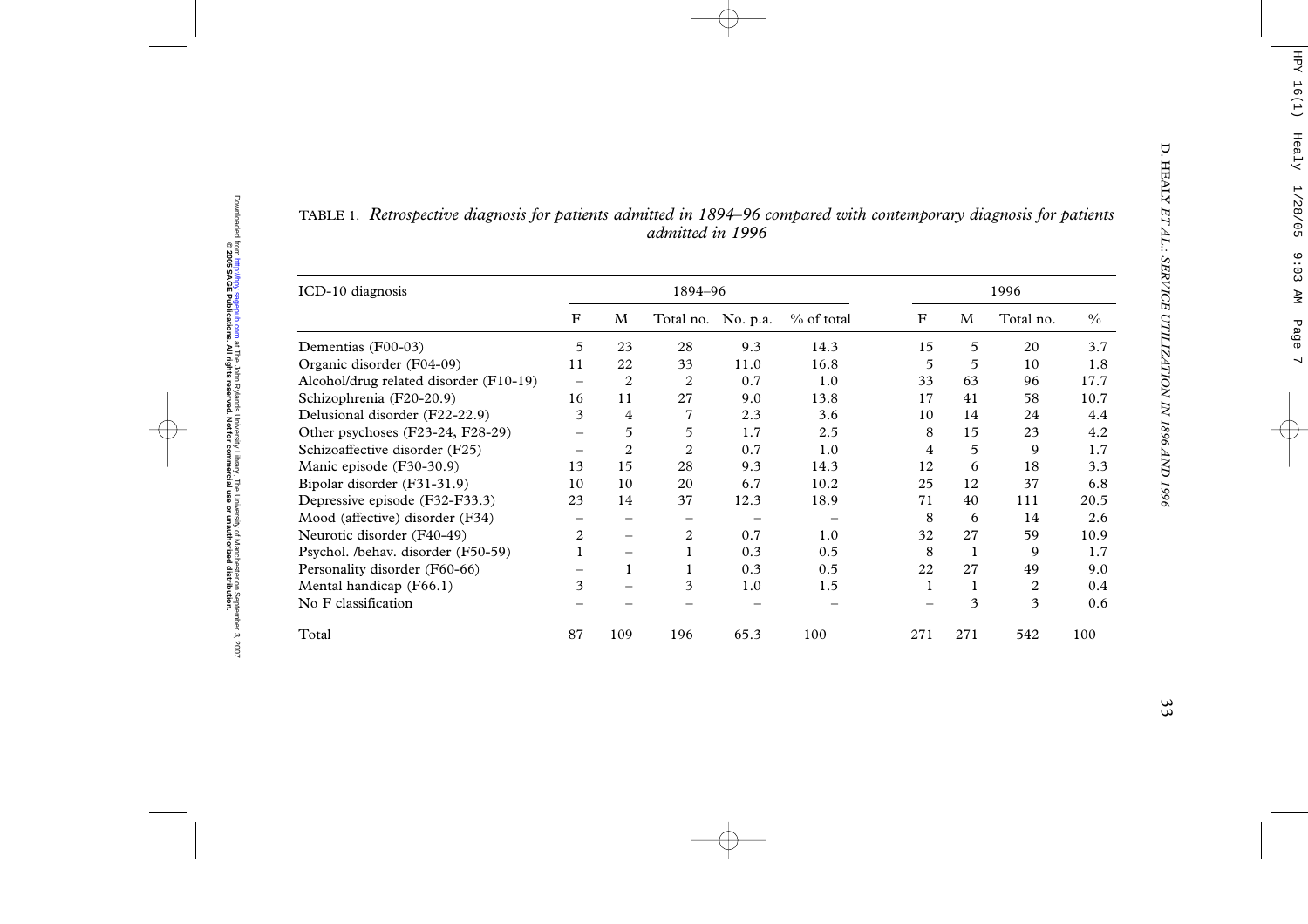| ICD-10 diagnosis                   | Total no. admitted |           |      | No. first admissions |           |      | Prevalence of admissions* |           |      |
|------------------------------------|--------------------|-----------|------|----------------------|-----------|------|---------------------------|-----------|------|
|                                    | 1894-96            |           | 1996 | 1894-96              |           | 1996 | 1894-96                   |           | 1996 |
|                                    | Total              | Mean p.a. |      | Total                | Mean p.a. |      | Total                     | Mean p.a. |      |
| Organic disorder (F04-09)          | 33                 | 11.0      | 10   | 29                   | 9.7       | 4    | 33                        | 11.0      | 17   |
| Alcohol/drug rel.disorder (F10-19) | $\overline{c}$     | 0.7       | 96   | 1                    | 0.3       | 55   | $\overline{c}$            | 0.7       | 121  |
| Schizophrenia (F20-20.9)           | 27                 | 9.0       | 58   | 24                   | 8.0       | 13   | 30                        | 10.0      | 82   |
| Delusional disorder (F22-22.9)     | 7                  | 2.3       | 24   | 7                    | 2.3       | 7    | 8                         | 2.7       | 32   |
| Other psychoses $(F23-24,28-29)$   | 5                  | 1.7       | 23   | 5                    | 1.7       | 10   | 5                         | 1.7       | 27   |
| Schizoaffective disorder (F25)     | 2                  | 0.7       | 9    |                      | 0.3       |      | 2                         | 0.7       | 12   |
| Manic episode (F30-30.9)           | 28                 | 9.3       | 18   | 24                   | 8.0       | 9    | 28                        | 9.3       | 25   |
| Bipolar disorder (F31-31.9)        | 20                 | 6.7       | 37   | 8                    | 2.7       | 6    | 23                        | 7.7       | 53   |
| Depressive episode (F32-F33.3)     | 37                 | 12.3      | 111  | 33                   | 11.0      | 56   | 38                        | 12.7      | 141  |
| Mood disorder (F34-34.9)           | -                  | -         | 14   | -                    |           | 9    | -                         | -         | 16   |
| Neurotic disorder (F40-49)         | 2                  | 0.7       | 59   | 1                    | 0.3       | 32   | 2                         | 0.7       | 86   |
| Psychol./behav. disorder (F50-59)  |                    | 0.3       | 9    |                      | 0.3       | 8    |                           | 0.3       | 9    |
| Personality disorder (F60-66)      |                    | 0.3       | 49   |                      | 0.3       | 14   |                           | 0.3       | 83   |
| Mental handicap (F66.1)            | 3                  | 1.0       | 2    | 3                    | 1.0       |      | 3                         | 1.0       | 5    |
| No F classification                |                    |           | 3    |                      |           | 2    |                           |           | 4    |

TABLE 2. *First admissions and admission prevalences for patients admitted in 1894–6 compared with patients admitted in 1996*

\* No. individuals admitted in a one-year period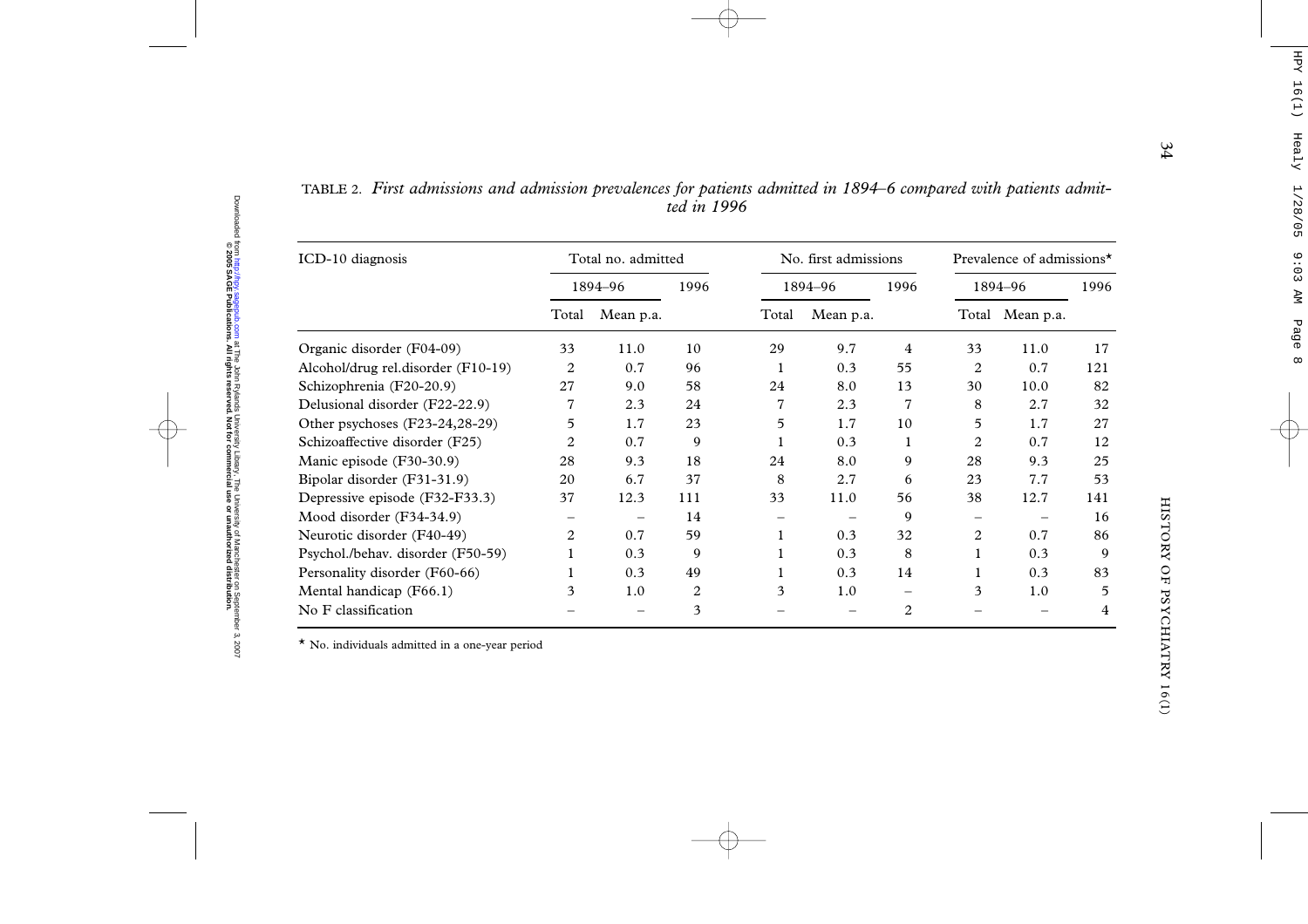|                          | 1896 sample | 1996 sample |
|--------------------------|-------------|-------------|
| Recovered                | 37%         | 30%         |
| Relieved                 | 16%         | 52%         |
| Chronically hospitalized | 17%         | $4\%$       |
| Dead                     | 30%         | 14%         |

| TABLE 3. 5-year recovery, relief and mortality rates, |               |  |  |
|-------------------------------------------------------|---------------|--|--|
|                                                       | 1896 and 1996 |  |  |

adjustment disorder; 47% were also diagnosed as having a significant personality component to their problems. Personality disorders and neurotic disorders accounted for 25% of all admissions in 1996. Admissions with a diagnosis of dysthymia (F341) represented a further 2% of the total. In the case of a majority of individuals admitted for substance abuse problems, secondary diagnoses of personality disorder were made. Adding these groups together, admissions with a significant personality element accounted for 40% of all admissions. These figures are in line with those reported by Dowson, Sussams and Grounds (1997).

#### *Comparative recovery, relief and mortality rates*

Subtracting from the 1896 totals the 28 dementias and 33 organic disorders, who would not now be admitted to a DGH unit, left 138 subjects. These had a recovery rate of 38%, a relief rate of 23% and a chronicity rate of 17% with a death rate in hospital of 24%. Excluding the 32 deaths, the remaining 106 patients with serious mental illness had a recovery rate of 50%, a relief rate of 30% and a 20% chronicity rate. Of the 1996 sample of 542 individuals, at the point of discharge 193 were deemed to be recovered (36%), 331 were deemed relieved (61%), 2 were transferred to longer-stay facilities.

Deaths within DGH units are comparatively rare now. To standardize the mortality from mental illness in 1896 and 1996, it is necessary to follow subjects up over a defined period of time. Following patients with serious mental illness from 1896 into the community, it became clear that from the total cohort of seriously mentally ill patients, 30% had died in a 5-year period from first admission. Many of those discharged relieved had in fact been discharged to die from tuberculosis or other infections contracted in hospital. The final figures for recovery, relief, chronicity and mortality for the 1896 sample based on this 5-year follow-up are shown in Table 3.

A similar exercise for the 1996 sample produced a 14% 5-year death rate and outcomes as laid out in Table 3. The greatest number of deaths in the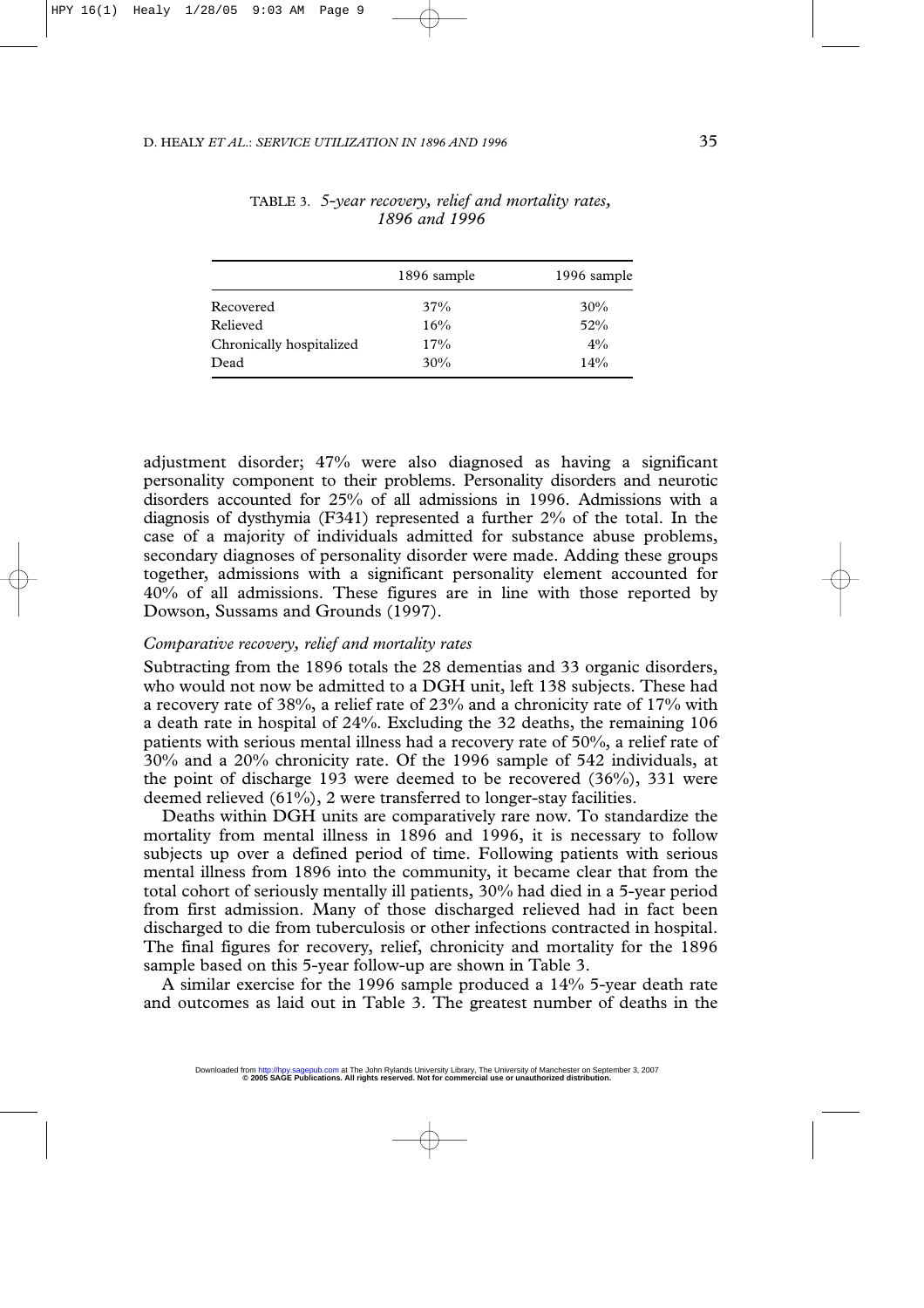|                                   |                                       | 1896                      |                                                            | 1996                                  |                           |                                                                          |  |  |
|-----------------------------------|---------------------------------------|---------------------------|------------------------------------------------------------|---------------------------------------|---------------------------|--------------------------------------------------------------------------|--|--|
|                                   | Average no.<br>admissions/<br>patient | Median<br>LOS/<br>patient | Career LOS/<br>cohort to<br>death or<br>final<br>discharge | Average no.<br>admissions/<br>patient | Median<br>LOS/<br>patient | Interim<br>career<br>LOS/<br>cohort<br>to death<br>or final<br>discharge |  |  |
| Schizophrenia                     | 1.4                                   | 817                       | 31729                                                      | 6.9                                   | 37                        | 27394                                                                    |  |  |
| Other psychoses                   | 1.4                                   | 236                       | 10417                                                      | 4.1                                   | 25                        | 41496                                                                    |  |  |
| Bipolar disorder                  | 2.7                                   | 265                       | 9700                                                       | 6.5                                   | 40                        | 34839                                                                    |  |  |
| Depressive episode                | 1.1                                   | 204                       | 12991                                                      | 3.5                                   | 22                        | 82251                                                                    |  |  |
| Personality disorder <sup>*</sup> | 1.5                                   | 236                       | 13194                                                      | 3.3                                   | 11                        | 66290                                                                    |  |  |

TABLE 4. *Average number of admissions/patient, mean length of stay in days (LOS) by diagnosis and total LOS per diagnostic cohort in 1896 and 1996*

\* Here, this includes personality disorder, neurotic disorders and substance misuse

1996 sample came predictably from older patients in the age range over 70. However, a substantial number came from the 15- to 55-year-old age groups  $(N = 24; 4.4\%)$ . Of these the greatest single cause of death was death by suicide (9) followed by death from an illegal substance overdose (3). In total, therefore, in these age groups 54% of deaths stemmed from the patients' mental illness.

In scrutinizing 2892 records from NW Wales between 1875 and 1915, there were only 3 inpatient suicides and two suicides from patients recently discharged; the hospital recorded all suicides of patients who were discharged against their advice. The recent United Kingdom survey of suicides in psychiatric patients suggests that a comparable volume of patients today would give rise to 10 inpatient suicides and 240 suicides in the course of the year following discharge. Standardizing for length of stay might be expected to yield up to 100 inpatient suicides from a comparable volume 1996 sample (Department of Health, 1999).

#### *Comparative lengths of stay*

Table 4 gives the average number of prior admissions per patient for both 1896 and 1996 samples. It is clear that there is a substantial increase in the admission rate for the 1996 sample. Against that can be set comparatively briefer hospital stays in 1996.

In 1896, 84% of the patients were admitted for the first time. Of the total sample, 16% had a previous admission and 14% a subsequent one. From the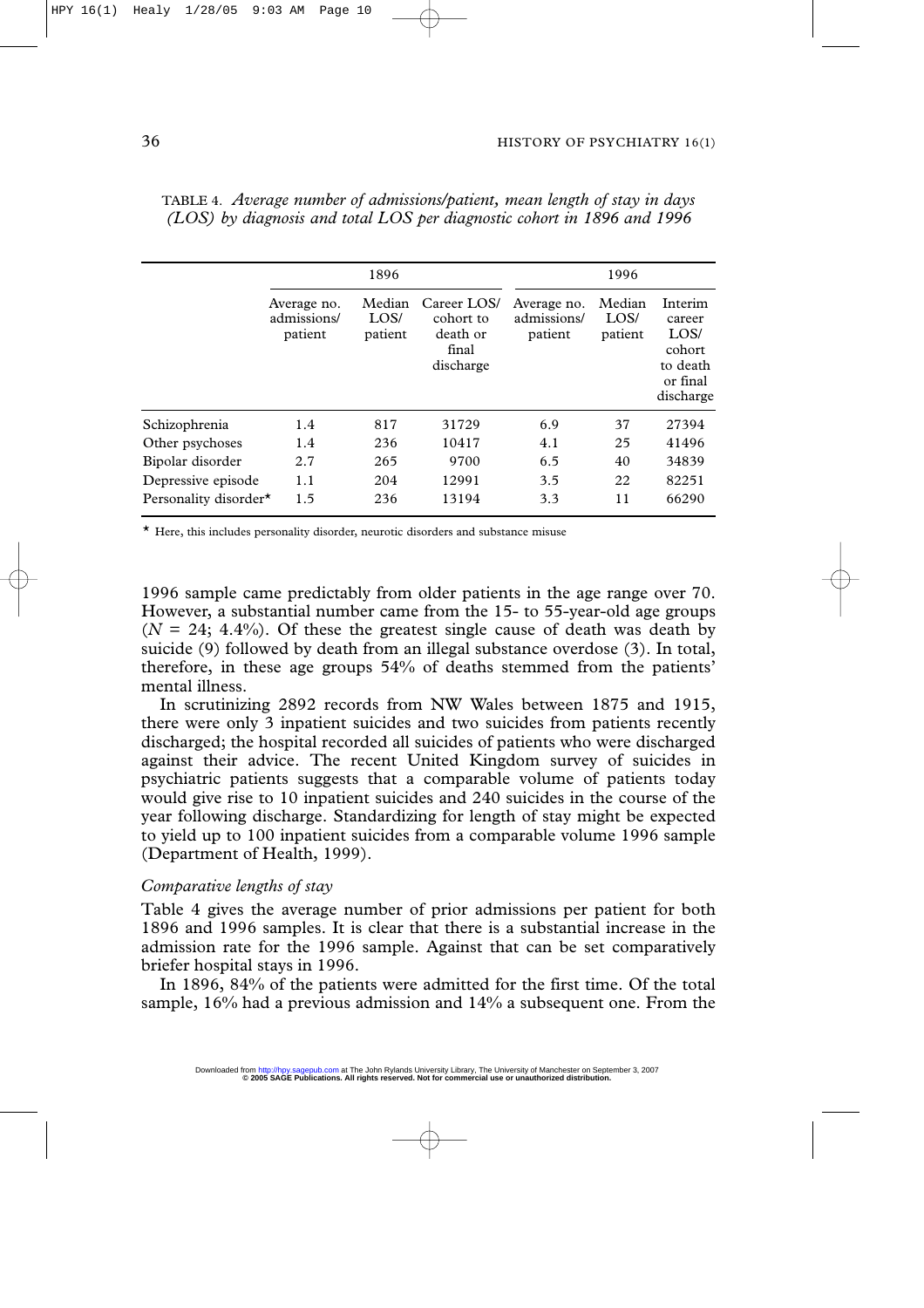serious mental illness group, 47 (58%) were admitted for the first and last time in 1896, while the remaining 33 (42%) had other admissions. In 1996, 25% of patients were admitted for the first time. Of the 737 admissions, 195 were repeat admissions that year (26%). Of these, 130 patients were readmitted once during the 12 months of the study, 47 were readmitted twice, 14 three times and 5 on more than 4 occasions. In addition, 311 patients had a previous admission (60%) and 110 had at least one subsequent admission to the Hergest Unit (20%). This figure excludes those patients referred to the day hospital, support bed units or EMI units after discharge from the acute services. Of the 294 SMI individuals in 1996, 24% were first admissions. The remaining 76% had up to 3 previous and/or up to 3 subsequent admissions or were referred to support bed facilities after discharge.

Table 4 presents the mean length of stay of patients from different diagnostic categories during the course of their stay in hospital, including stays beyond the study period. This table also presents data using the index detailed in the Methods section. In the case of the 1896 sample, it has been possible to produce a reliable figure for bed-days occupied by each diagnostic cohort. In the 1996 cohort, the extrapolation yields figures that hold up to the end of 1996. These patients will go on to spend a further period of time in hospital. Ongoing analysis of the bipolar cohort of patients in the period from 1875 to 1914 compared with the modern period supports the validity of the figures drawn from this sample.

#### **Discussion**

This analysis extends the previous analysis of this database by offering figures on the length of stay of modern patients and their mortality rates. It does so in sets of historical and modern populations of service users almost completely free from economic or clinical selection factors.

As regards length of stay, the figures can be expressed as follows. Where an annual cohort of patients with schizophrenia were likely to spend 400 years (1896 cohort days scaled up to 1 million people) in a hospital bed in 1896 per million population, every million people today will have a schizophrenia cohort who at the time of writing will have already spent that length of time in a service bed and this cohort will spend several hundred more years in a service bed before they die. In the case of depression, any million population will have in their midst a cohort of depressed patients who have already spent 1000 years in a service bed. This cohort will spend a great deal more years in service beds before they die.

As regards mortality rates, it appears that, while patients in 1996 are less likely to die in the 5-year period after admission to a psychiatric facility, they are more likely to die eventually from their mental illness than they were in 1896. These figures are so much at odds with the contemporary rhetoric of mental health service delivery that they call for explanation.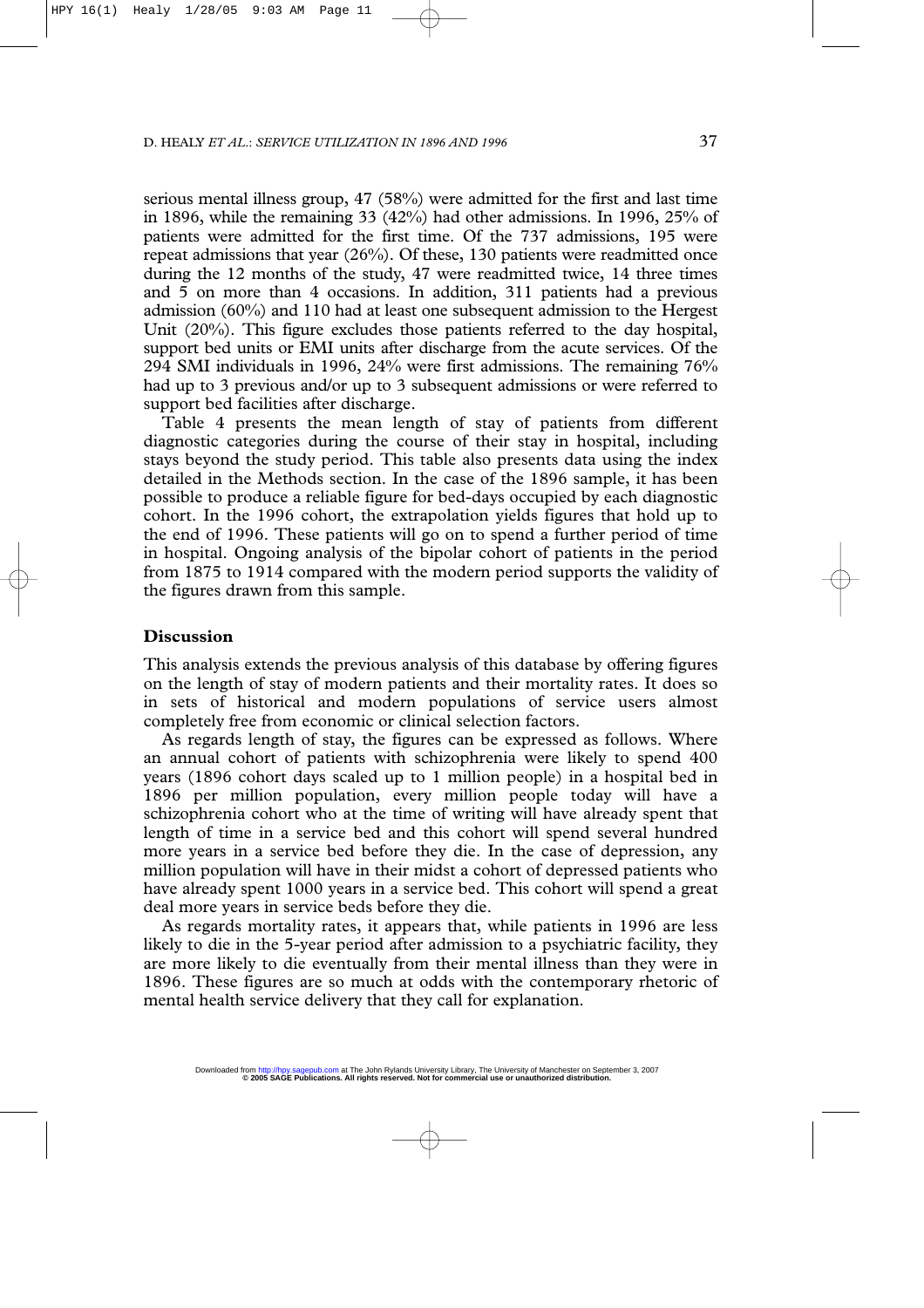First, there is the rather obvious point that the treatments we now have relieve rather than cure the conditions for which they are given. In 1956, just after chlorpromazine had been introduced, the NIMH organized a symposium under the auspices of Jonathan Cole and Ralph Gerard to discuss how to evaluate the impact of treatments like chlorpromazine and how to progress new drug development. The meeting endorsed the need for randomized trials, rating scales and all the paraphernalia of modern psychiatry (Cole and Gerard, 1959). A rare dissenting view came from Evarts of the NIMH who argued that, but for some accidents of history, chlorpromazine might have been celebrated as a treatment of dementia paralytica (Evarts, 1959). If asked to build on chlorpromazine's utility for dementia paralytica, the field would then be advocating clinical trials and rating scales and drug development approaches of the sort that were being proposed for chlorpromazine in schizophrenia. This, he argued, would have produced a therapy, research and pharmaceutical establishment that probably would have been inimical to the recognition of the fact that penicillin rather than chlorpromazine was the cure for dementia paralytica. The figures from this study suggest that mental health services may have fallen rather dramatically into the pit that Evarts outlined in 1956.

In the light of these data, the changes demonstrated in RCTs for modern treatments stand quite clearly as evidence of treatment effects rather than evidence of efficacy. Modern treatments clearly allowed the discharge of many chronically hospitalized patients in the 1950s and 1960s, and contribute to shorter lengths of stay now than formerly, but from the start the use of these same treatments has been associated with an increased number of readmissions, a proportion of which may be associated with discontinuation syndromes or other complicating factors linked to treatment rather than illness relapse (Battegay, 2000).

Modern treatments therefore appear to have set up a revolving door. As a consequence, a more accurate image of mental health service delivery to the image of hospital populations that has its apex in 1955 would be a graph showing a steep rise in admission rates, starting in the 1950s and possibly reaching a plateau in the 1980s. In this regard, the findings from our study have been replicated in other studies (Mulholland, 1998). The current study offers an element of quantification lacking in other studies.

A second factor is the professionalization of care-giving during the period under consideration. If this professionalization plays a part in the growing number of admissions in mental health, then that increase might be reflected in an increased number of admissions to the rest of the medical services. In Wales in the period from 1955 to 1997 there was an increase in discharges and deaths from mental illness beds from 5656 to 17,588 per annum. In the rest of the medical services generally, there was an increase from 171,430 to 503,073 (Healy *et al*., 2001). The rise in admissions in psychiatry, therefore, was in line with – albeit slightly greater than – that happening in the rest of medicine.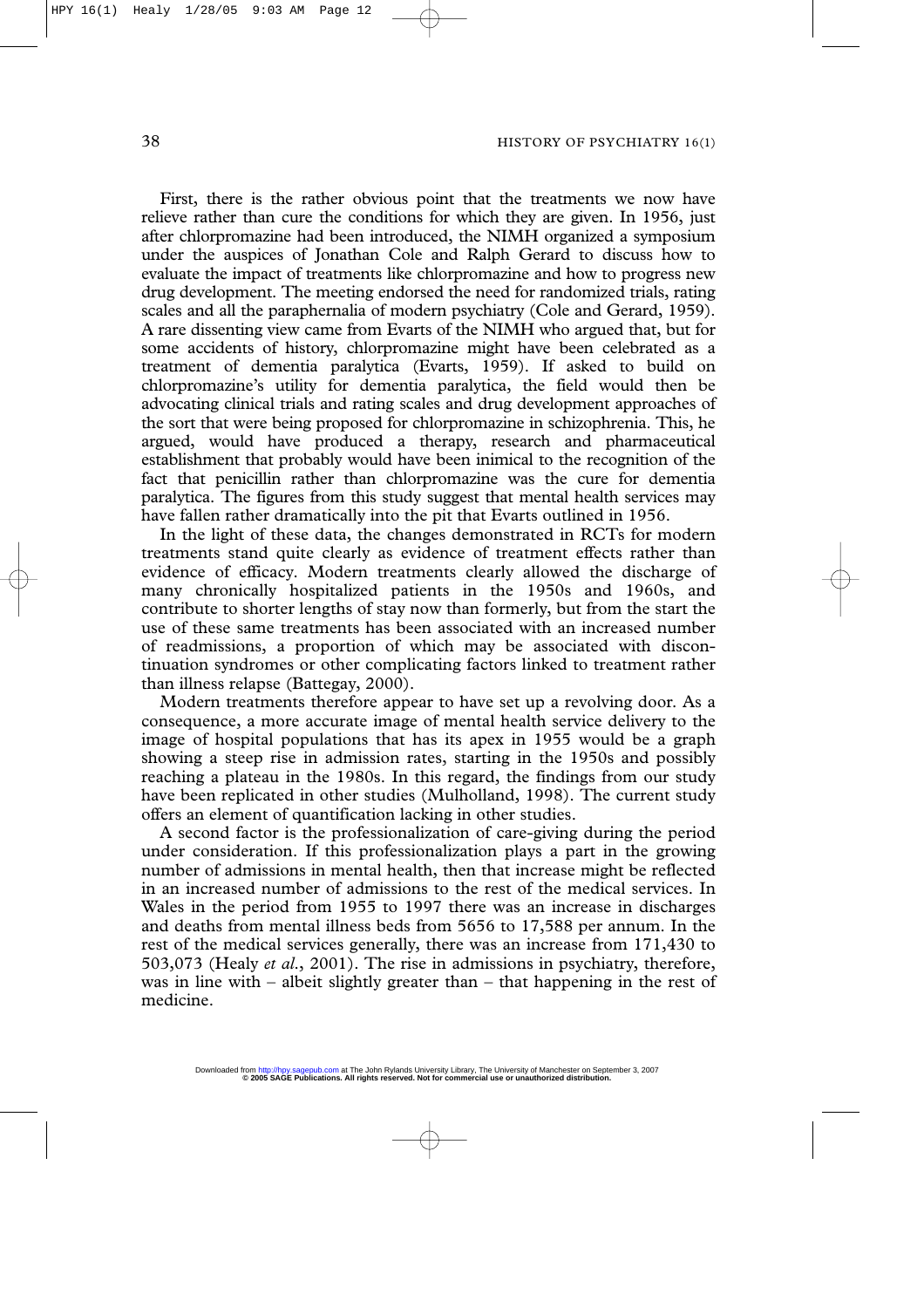During this period we have made drugs available on prescription only and have otherwise forced patients through a funnel in order to access medical care. It may well be that the true incidence and prevalence of the serious mental illness was just the same in 1896 as now, but that service utilization is dramatically greater now. Indeed, as the increase cuts across all illness groups, it seems less likely to stem from a change in the virulence of the illnesses and more likely to stem from other factors. These data offer some support to Scull's thesis that increased psychiatric bed occupancy/usage reflects an extension of services rather than an increase in hospitalized incidence of the index conditions (Hare, 1986; Scull, 1984).

However, while there may be a general factor affecting both mental health and general medical services, a greater proportion (up to 30%) of general medical service contacts stem from a rising old age population, with an associated set of morbidities, and this is not found in psychiatry. In contrast, there is apparently an explosion in the apparent incidence of mental disorders in young persons, with depression and ADHD leading to a much greater increase in mental health service utilization than is found among young persons for general medical service utilization.

As regards differences in length of stay in hospital between the two periods, the first admissions were considerably shorter in 1996 than they were in 1896. However, patient cohorts appear to spend longer in a service bed now than they did 100 years ago. This might arise for a number of reasons. First, there is an earlier onset of service utilization for the functional psychoses in the modern period. Second, aside from the flagship DGH beds, mental health services provide a range of community, hostel or other longterm hospital beds that are not typically factored into calculations of bed usage – although the increase in service usage proposed here holds true even when comparisons are limited to DGH unit beds only. Third, notwithstanding an increased rate of death by suicide, patients now are likely to live longer than they did in 1896.

The critical question, then, is whether the service utilization we have now is a good thing. In the rest of medicine iatrogenic injury and death is recognized as being one of the leading causes of injury and death (Lazarou, Pomeranz and Corey, 1998). It is clear from the figures reported here that in some respects this holds true for mental illnesses also. To what extent we simply do not know. The rhetoric of service delivery appears to preclude such considerations. There is some evidence, however, that life expectancy for schizophrenia has been falling in recent years (Osby, Correia, Brandt, Ekbom and Sparen, 2000), and considerable evidence that modern antipsychotic drugs may lead to increased rates of suicide in schizophrenia (Healy, Harris, Tranter, Gutting, Austin and Roberts, in press).

The figures on mortality from mental illness in the nineteenth century reported here update the paradigmatic figures reported by William Farr (1975), who found death rates of  $11\%$  for patients of the better classes,  $12\%$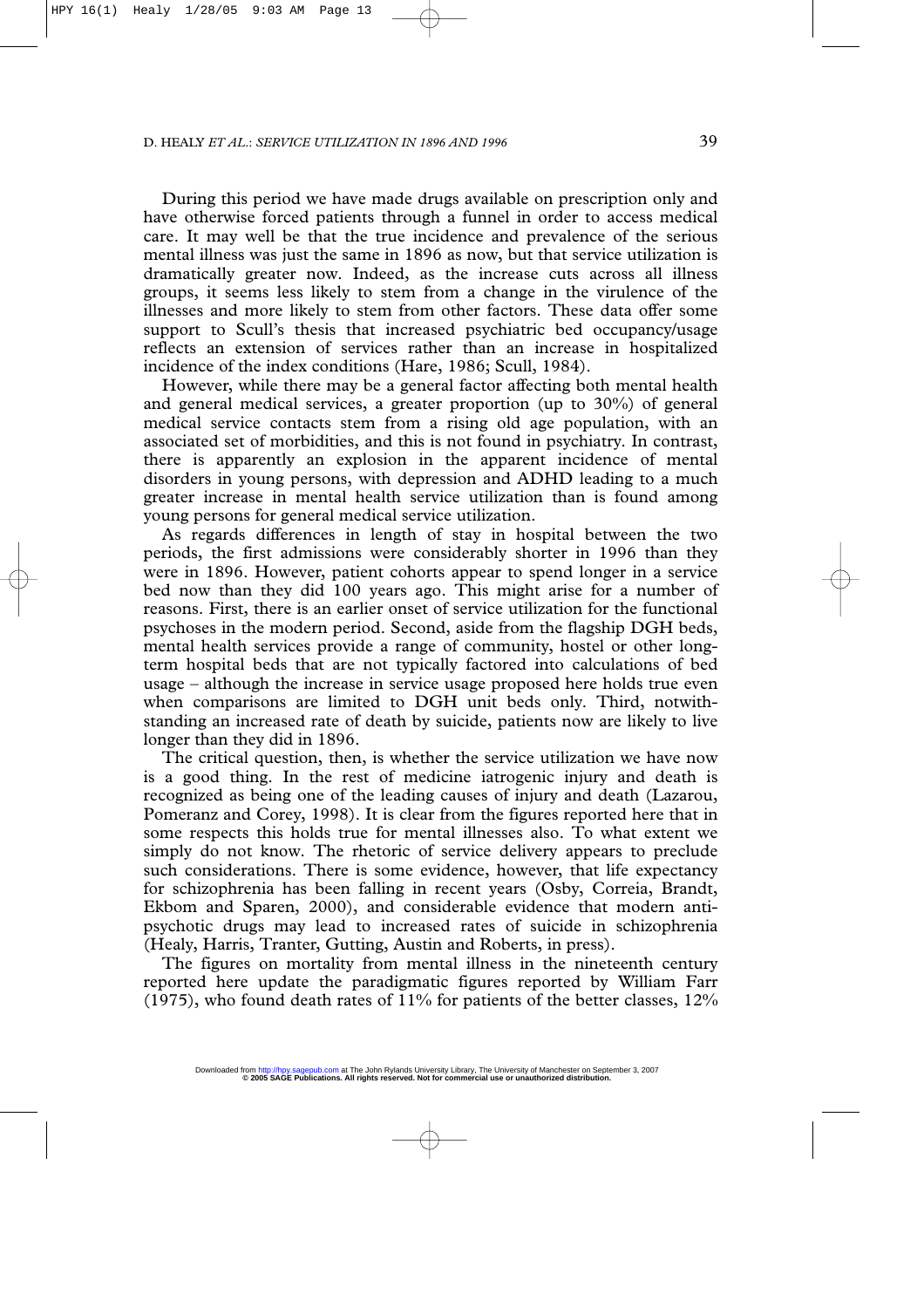for paupers in Hanwell and up to 21% for paupers in other establishments (Healy *et al*., in press). Our 30% 5-year mortality figures for serious mental illness come from a population that had a 12% mortality rate in the year after admission. Grim though these figures are, when set against the modern comparator figure of a 14% mortality rate over 5 years the figures from the 1890s do not look bad, if it is taken into account that effective antibiotics would have led to a dramatic drop in the 1896 mortality figures.

One surprising aspect of the 1896 data is the relatively good recovery rates, which bear comparison with modern rates. Several factors may account for this. First, the availability of mental health teams today is trumpeted as a means of keeping patients out of hospital, but the regular monitoring of changes in mental state in current climates of risk management are always liable to lead to admissions that might have been less likely 50 years ago. This is particularly the case given a comparative destigmatization of mental illness. Second, the assumption that patients admitted earlier or with less severe problems should be easier to 'cure' may in fact not hold true. Third, the quality of modern remissions may not be as secure as we like to think, or alternatively we have become more demanding about the quality of clinical responses. Finally, current treatments may increase rates of relapse either in patients remaining on treatment or in those who discontinue and have consequent withdrawal-induced disturbances.

This study of service utilization factors makes no attempt to get at any 'real illness entities' that may underpin utilization. In one sense, studies like this will always resemble post-mortems, in that both are as likely to indicate what social bodies in the one case and human bodies in the other can live with, as they are to reveal what has afflicted them.

Whatever the relation between increased service utilization and illness entities, the relationship between service utilization and the number of psychiatrists is one that is amenable to further investigation. There were, for example, no forensic psychiatrists in Britain in 1966 whereas there are now over 250. This increase parallels an increase in the number of patients now locked up in secure facilities compared with 1966. Just as the increase in the number of cardiologists and cardiac surgeons leads to an increasing number of coronary artery bypass operations and other such procedures despite an absence of evidence that many of these procedures are effective, it might be naïve to think we could have expected that a massive increase in the number of psychiatrists would ever lead to anything other than the treatment of more patients than ever before.

#### **Notes**

- 1. North Wales Department of Psychological Medicine, University of Wales College of Medicine, Bangor, UK.
- 2. School of Social Sciences, University of Wales, Bangor, UK.